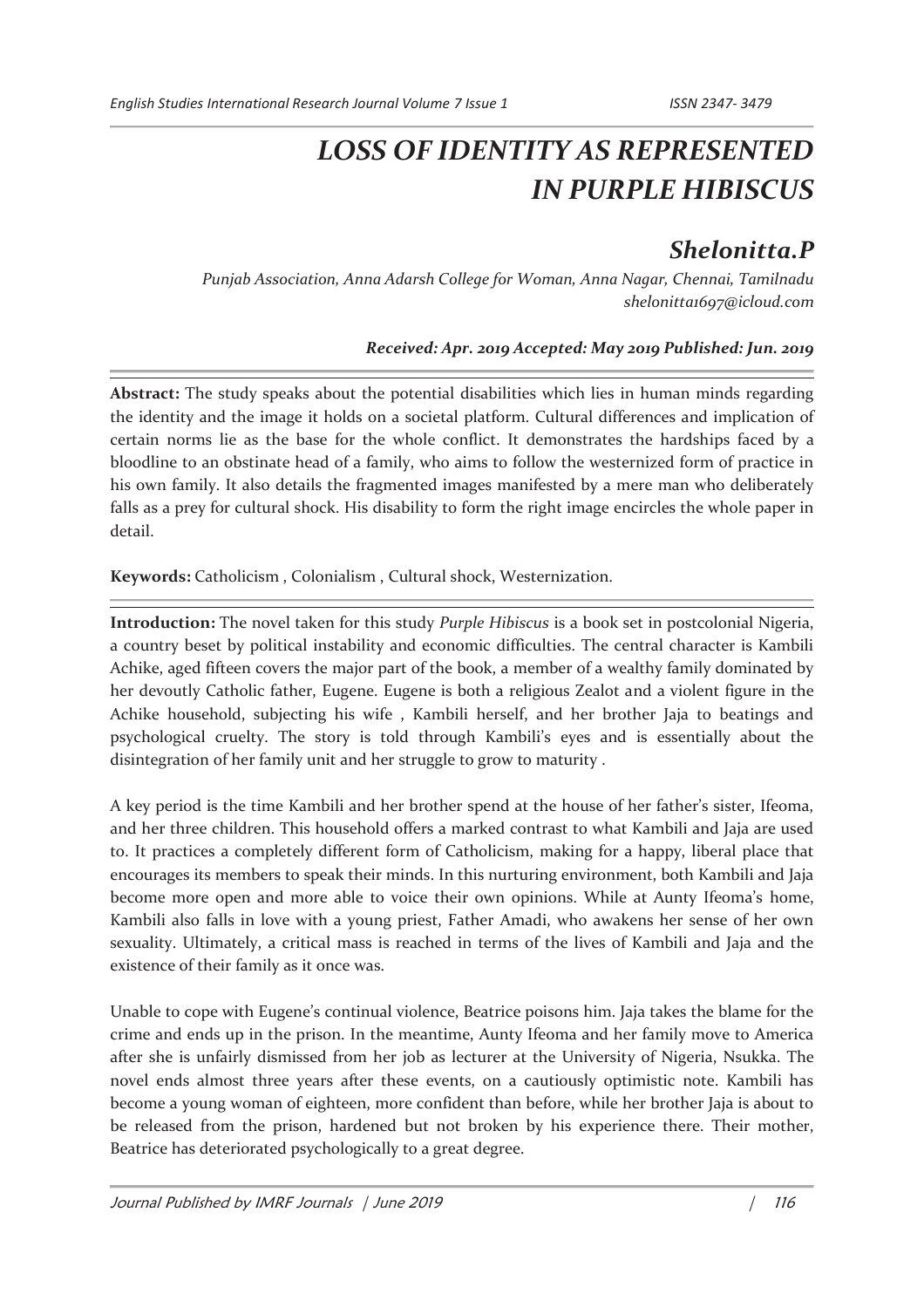**Loss of Identity:** The identity crisis has demonstrated its power as one of the main thematic concerns in literature. Tragedy becomes ineluctable when characters are unable to remove themselves from the conflict between whom they are and who they are supposed to be. On the other hand, characters' awareness of their true selves is essential to the eventual achievement of self-actualization. In African literature, especially contemporary African literature, an identity crisis is frequently occasioned by conflict. Conflict between a person or group and another person, group, or natural force is what drives one into change.

*Purple Hibiscus* explores the issues of ethnic tensions and political unrest in Nigeria as parallels for coming of age and issues of identify definitions. The story, although set in Nigeria, is common to adolescents from other times and places- a perspective supported by the fact that it has been translated into languages as disparate as Lithuanian, polish, Castilian, Turkish and Malayalam. It is the story of discovering oneself midst cruel peers and crueler parents in a seemingly brutal and uncaring world.

The allegory between personal and national identity elevates this from a typical narrative of adolescent anguish into a thoughtful analysis of the formation of self; further, it does so in a way that dissipates some of the isolation that typically marks adolescence, allowing a reader to belong to a larger world.

Among all the themes, loss of identity has an important place in this novel. As a post-colonial novel, almost all the characters in this novel feel that they have lost their individualism. Mainly, it is experienced by Jaja, Kambili and Beatrice, as they seek to carve out their own identities. Kambili and Jaja are allegories for, growing post-colonial Nigeria, which must also face adolescent like emergence into an identity separate from its colonial roots.

Jaja, Kambili and Beatrice can be compared with the colonized people, while Eugene takes the role of a colonizer. Like any colonizing country treats the people under colonial rule, Eugene assumes that the needs of his children and his wife are the same as his own. Eugene controls the smallest details of their lives, scheduling them for every minute of every day.

Part of growing up is building one's own identity by choosing which paths to follow. In Enugu, the only path Kambili and Jaja are allowed to follow is Papa. He writes out schedules and severely punishes them when they stray. When Kambili and Jaja visit their Aunty Ifeomain Nsukka, they are astonished by what they find. Though her home is small and devoid of luxuries, there is love and respect. Her children Amaka and Obiora are allowed to question authority and choose their own paths.

Obiora, though he is three years younger than Jaja, is articulate and protective. He has been initiated into Igbo culture by performing a rite of manhood. Jaja was not allowed to participate and is ashamed that he is lagging behind his cousin. In Nsukka, Jaja is encouraged to rethink his allegiances and make his own decisions.

Kambili happily accepts her father's control totally forgetting her identity, as she has not yet made her run for independence, nor does she understood that her future is hers to decide. In this way she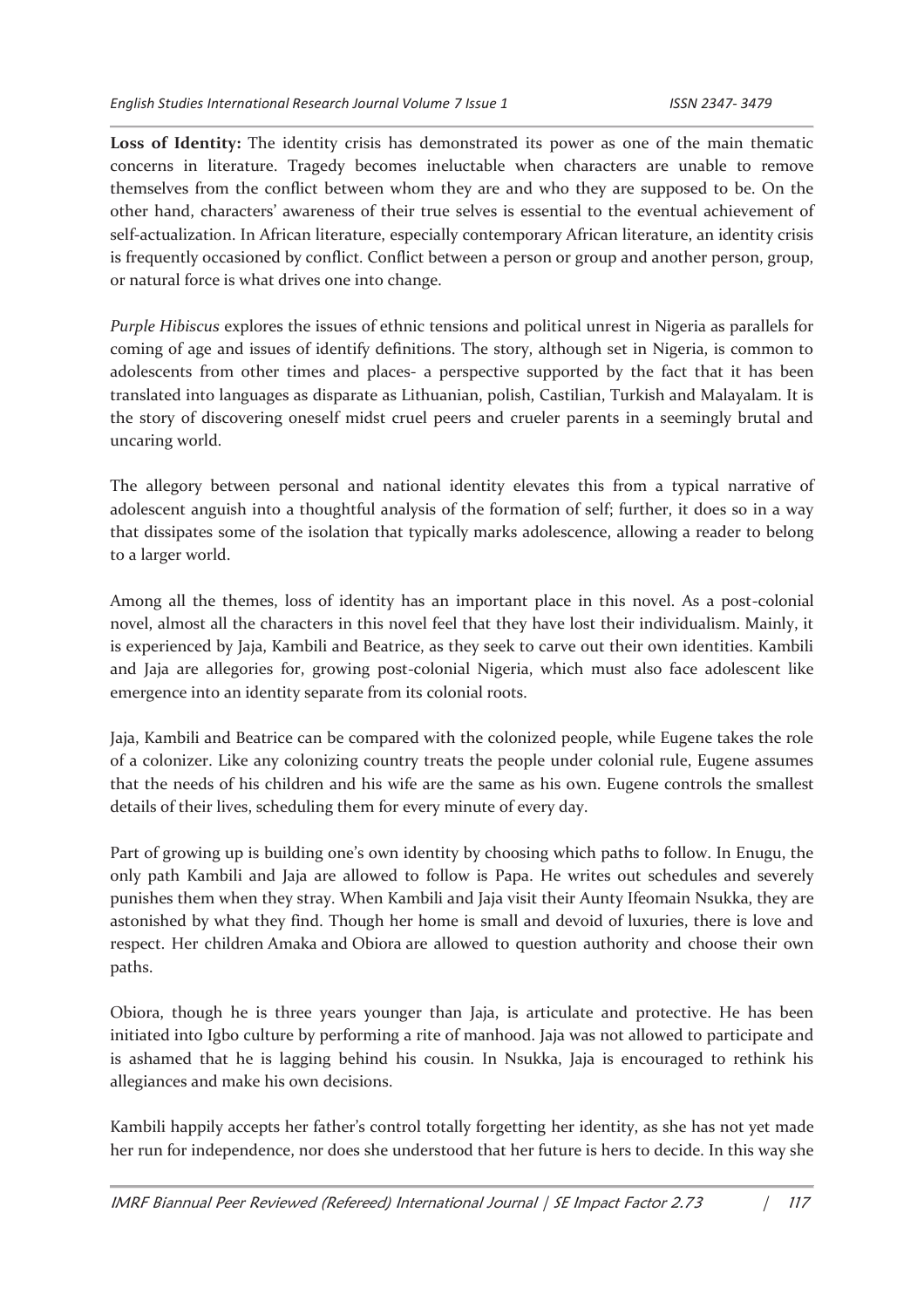losses her identity every time she lowers herself to her father. On one occasion, Kambili takes a bit longer to reach the vehicle and papa slapped her left and right cheeks at the same time, so his huge palms left parallel marks on her face and ringing in her ears for days."

Here, again through violence, Eugene suppresses Kambili's identity. Kambili throughout her childhood totally depends on her father. When her father is killed, "Kambili finds herself without guiding force. She never considers the possibility that papa would die, that papa could die he had seemed immortal" (Adichie 287).

Similar too Kambili, Jaja strives to get his own identity. In the process, he even starts to rebel against her father by going against her father's wish. Both Kambili and Jaja must choose from among the potential futures available to them; by choosing, they will hardness their growing identities. Their life at Nsukka has given them proper path to find themselves.

Jaja is perplexed and a bit impressed by life in Nsukka, as he begins to experience the joy of freedom. Ifeoma's style of parenting is represented by the flowers in her yard; which are the name sake of the novel: The *Purple Hibiscus.* Upon first sighting the flowers; Jaja is strangely drawn to them. He asks, "That's a hibiscus, isn't it? Aunty? Jaja asked, staring at a plant close to the barbed wire fence. "I didn't know there were purple hibiscuses. Aunt Ifeoma laughed and touched the flower, coloured a deep shade of purple that was almost blue. Everybody has that reaction the first time" (Adichie 128).

While in Nsukka, Jaja feels for the first time the taste of personal autonomy. Jaja is able to express his own thoughts and make his own choices. Even Kambili notices this sudden change in Jaja. She has listened to him and has also marveled at the wonder in his voice, which seems so different to her.

After Jaja visits Aunt Ifeoma and her family in the university, city of Nsukka, he has changed; he is no longer willing to quietly accept Eugene's rule. Jaja found that Aunt Ifeoma's family was completely different compared to his own family. Aunt Ifeoma rules her family with love and laughter, the characteristics which is unknown to his own family, and she allows each of her children to flourish according to his or her own abilities. Jaja's transformation while visiting Aunt Ifeoma represents not only his promising independence, but also the danger inherent therein.

When Jaja returns home, he refuses to partake in Holy Communion. Eugene is shocked by Jaja's behavior claiming, "You cannot stop receiving the body of our Lord. It is death, you know that". For this Jaja replies, "Then I will die" (Adichie 6). Eugene is speaking of the death of the soul, but Jaja is not speaking of his soul. Jaja is speaking of his desire to be free from his tyrannical rule of his father. Jaja's defiance does not come without a price. Jaja was imprisoned for almost three years without being formally charged, even taking his ability to defend himself for almost three years

Unlike Jaja, Kambili finds her new defiance, "fragrant with the undertones of freedom from the one the crowds waving green leaves chanted at Government Square after the coup" (Adichie 16). Ultimately, Aunt Ifeoma and her family flee from Nigeria even as Nsukka fell during the Nigerian Biafra war; the democratic ideal cannot be maintained in Nigeria, where the ground is barren to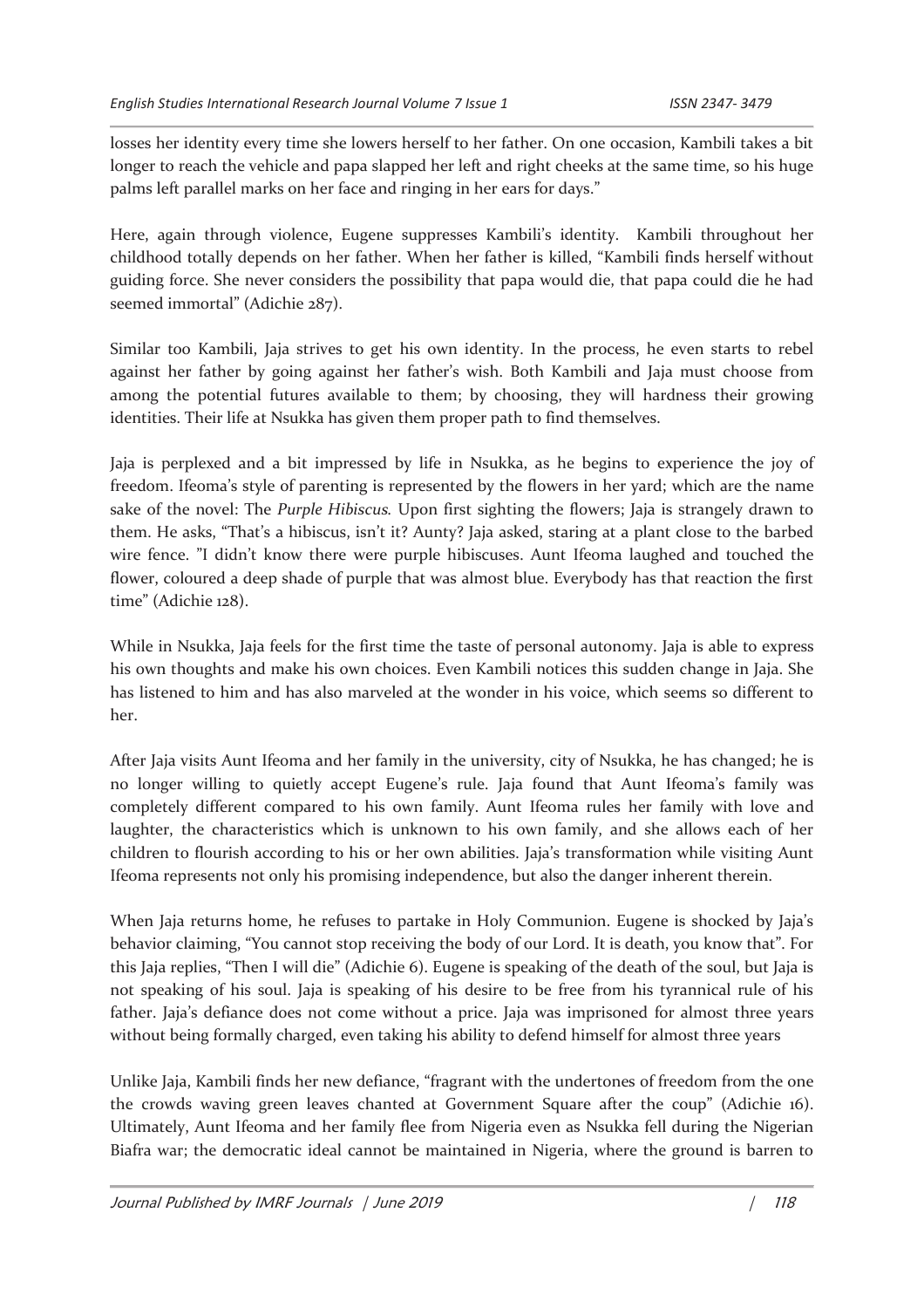such ideals. So, Jaja's hopes for his own independence fall and when his independence comes, it was not complete.

To Kambili, Jaja is a hero; he has sacrificed his freedom and his future in order to liberate his family from a man who could surely be considered a tyrant. However, Jaja himself does not appear the same. She says, "His eyes are too full of guilt to really see me, to see his reflection in my eyes, the reflection of my hero, the brother who tried always to protect me the best he could. He will never understand that I do not think he should have done more" (Adichie 305).

The guilt that Jaja feels is not for his action, for his only transgression has been dishonestly, and that in the pursuit to protection for his protection for his family. The guilt that Jaja feels is the guilt of not being able to protect his family more, of not being able to prevent the events that forced his mother's hand in murdering her husband, of not being able to prevent Kambili's hospital stay for injuries sustained when her father beat her, of not being able to prevent the miscarriage of an unborn sibling that resulted from Eugene's violence.

His guilt is the guilt of a holocaust survivor or an individual who does not stop the a person who could not prevented circumstance, but wishes that he had tried harder to find some way, anyway to prevent calamities that have be fallen his family and society.

Kambili and Jaja emerge into adulthood together, at the time of Eugene's murder. Wounded, selfsacrificing, and struggling to find and keep his voice, Jaja's decision to protect his mother elevates him to the role of patriarch. He enters into the role of father figure and therefore becomes an allegory for Nigeria that must be. Like Nigeria, Jarja suffers from the coup and will have to struggle to find himself in the future. Jaja will forever be marked by the psychological torment of having been increased, as well as literally and permanently deformed through the actions of his father.

Even as Jaja spent years awaiting trial , the Nation of Nigeria is also waiting, waiting for a time when it can heal its own scars and moves forward as a unified whole. Although, there were glorious option for the future, the reality of Nigeria's political situation has made them unreachable. The immediate future in one of struggle and the outcome is certain.

Kambili's laughter at the end, signals that she has fully come in to her own, able to support herself as well as Mama. Her reverence for nature comes across in her planting of new orange trees in her ancestral town, a symbol of new life and new beginnings. Jaja's Purple Hibiscus, a symbol of freedom, will bloom again.

The new rains symbolize the hope of a new beginning, as the environment plays a major symbolic role in this novel. This book ends on a hopeful note. The youth of Nigeria are tasked with rebuilding the nation, depopulated after a destructive war. Similarly, as Kambili and Jaja's family disintegrates, they must come into their own, a task metaphorically equal to the struggle of Nigeria to form its own identity in its postcolonial society.

Findings speak for the hardships in elaborate scale; inference aims to broadcast the shift which isn't necessary on the part of westernization.